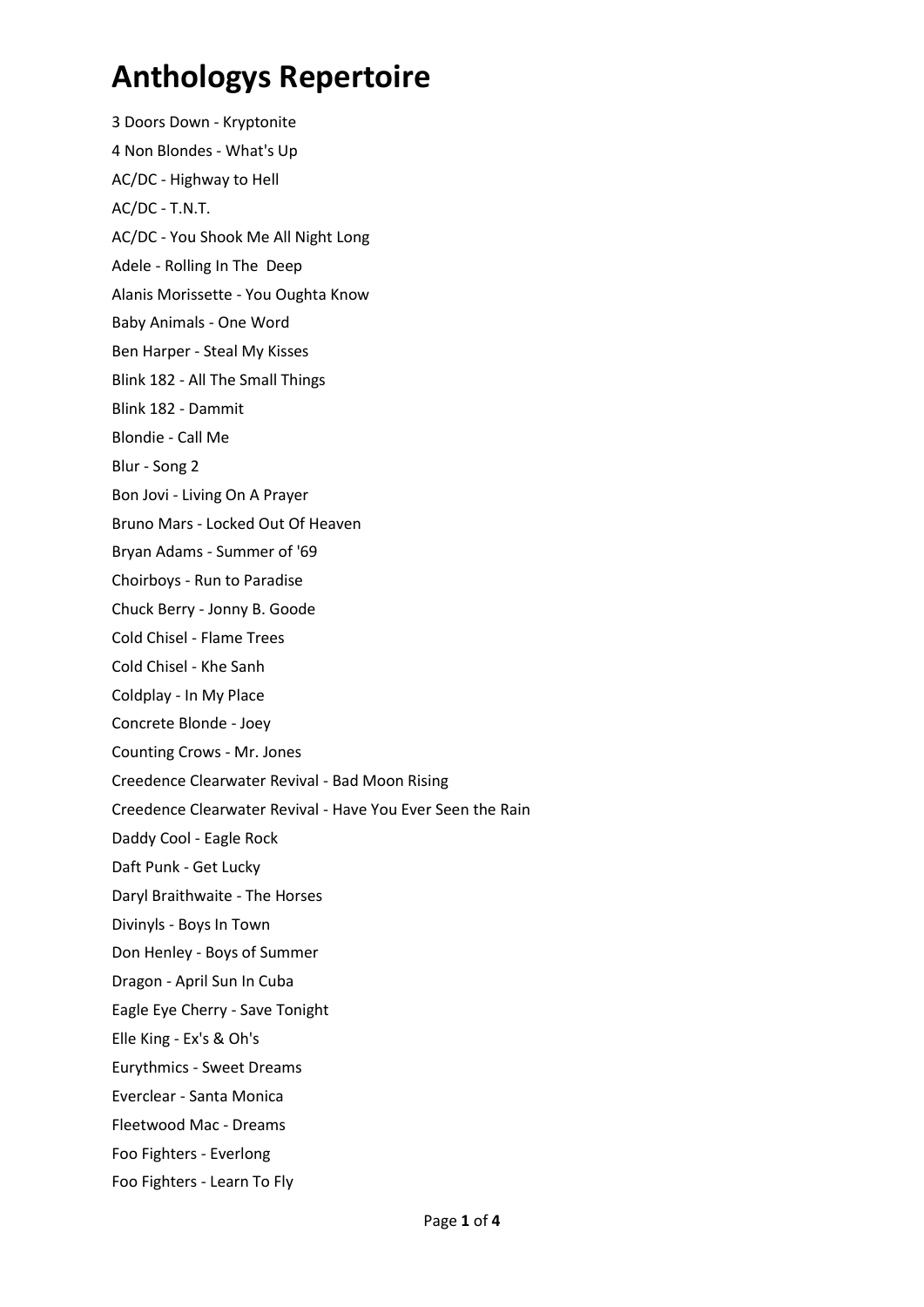Franz Ferdinand - Take Me Out Fuel - Shimmer Garbage - Cherry Lips George Michael - Faith Goo Goo Dolls - Slide Green Day - Basket Case Green Day - Hitchin' A Ride Green Day - When I Come Around Grinspoon - Just Ace Grinspoon - Lost Control Guns N' Roses - Sweet Child O' Mine Harvey Danger - Flagpole Sitta Hole - Celebrity Skin Hunters and Collectors - Holy Grail INXS - Don't Change INXS - New Sensation Janis Joplin (Kris Kristofferson) - Me and Bobby McGee Jessie J - Price Tag Jet - Are You Gonna Be My Girl Jimmy Eat World - The Middle Joan Jett - I Love Rock and Roll John Cougar Mellencamp - Hurts So Good Katrina & The Waves - Walking On Sunshine Killing Heidi - Weir Kim Carnes - Bette Davis Eyes Kings of Leon - Sex On Fire Lenny Kravitz - Are You Gonna Go My Way Lynard Skynard - Sweet Home Alabama Mark Ronson & Amy Winehouse - Valerie Matchbox 20 - 3am Melissa Etheridge - Bring Me Some Water Melissa Etheridge - Like The Way I Do Metallica - Enter Sandman Michael Jackson - Billie Jean Nena - 99 Balloons Nirvana - Smells Like Teen Spirit No Doubt - Hella Good No Doubt - Just a Girl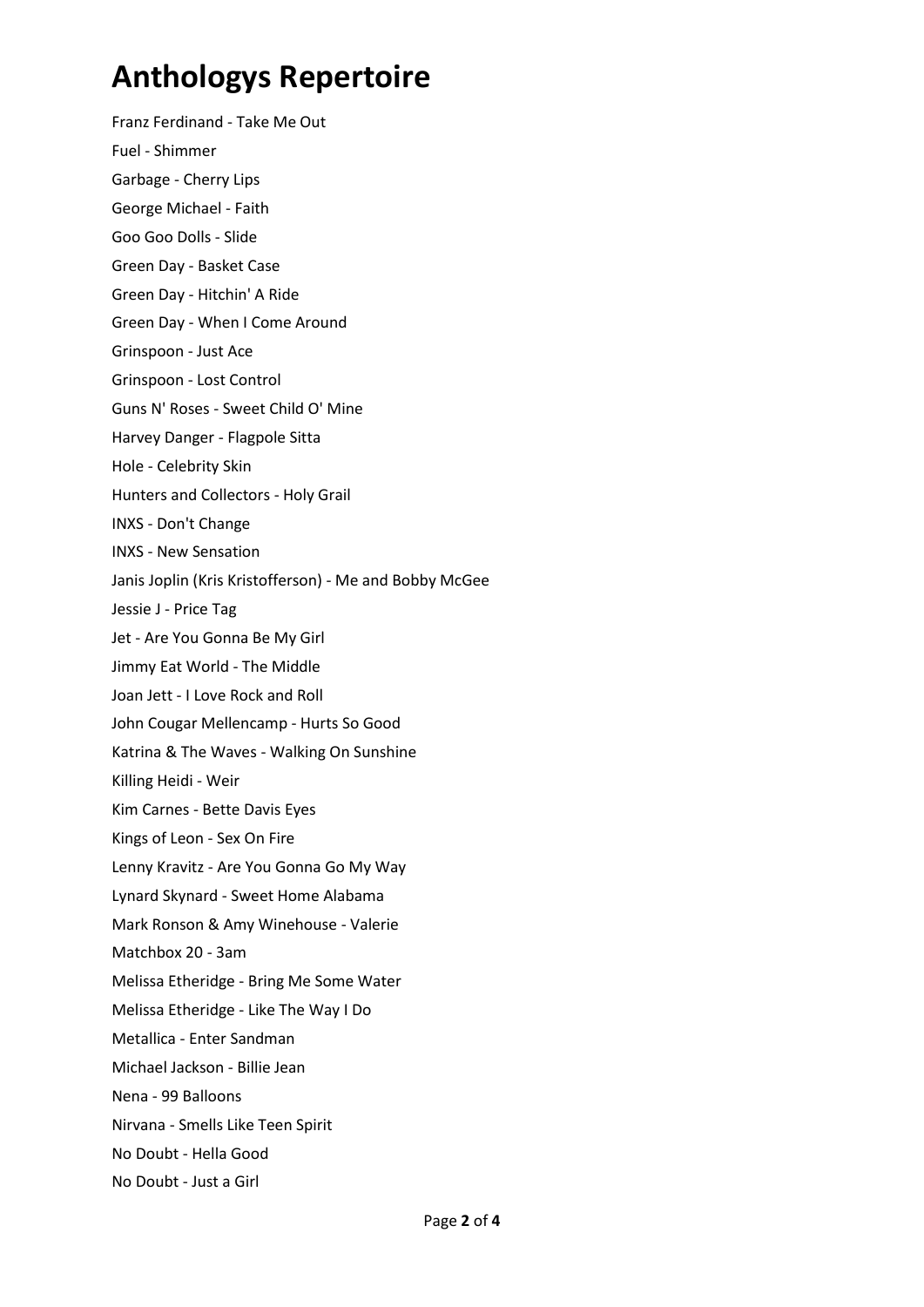Oasis - Don't Look Back In Anger Oasis - Wonderwall Pat Benatar - All Fired Up Pat Benatar - Hit Me With Your Best Shot Paul Kelly - Dumb Things Pearl Jam - Alive Pearl Jam - Better Man Pink - Leave Me Alone (I'm Lonely) Pink - Who Knew Pink Floyd - Another Brick In The Wall Powderfinger - On My Mind Queens of the Stone Age - No One Knows Rage Against the Machine - Killing In The Name Red Hot Chili Peppers - Dani California Red Hot Chili Peppers - Under The Bridge Reef - Place Your Hands Rick Springfield - Jessies Girl Sheryl Crow - All I Wanna Do Silverchair - Freak Stealers Wheel - Stuck In The Middle With You Stereophonics - Dakota Stevie Wonder - Higher Ground Stevie Wonder - Superstition Stevie Wright - Evie Sublime - Santeria The Angels - Am I Ever Gonna See Your Face Again The Beatles - Twist And Shout The Black Keys - Lonely Boy The Cardigans - Lovefool The Cranberries - Zombie The Killers - Mr. Brightside The Killers - Somebody Told Me The Knack - My Sharona The Living End - Prisoner Of Society The Offspring - Come Out And Play The Offspring - Self Esteem The Proclaimers - I'm Gonna Be (500 Miles)